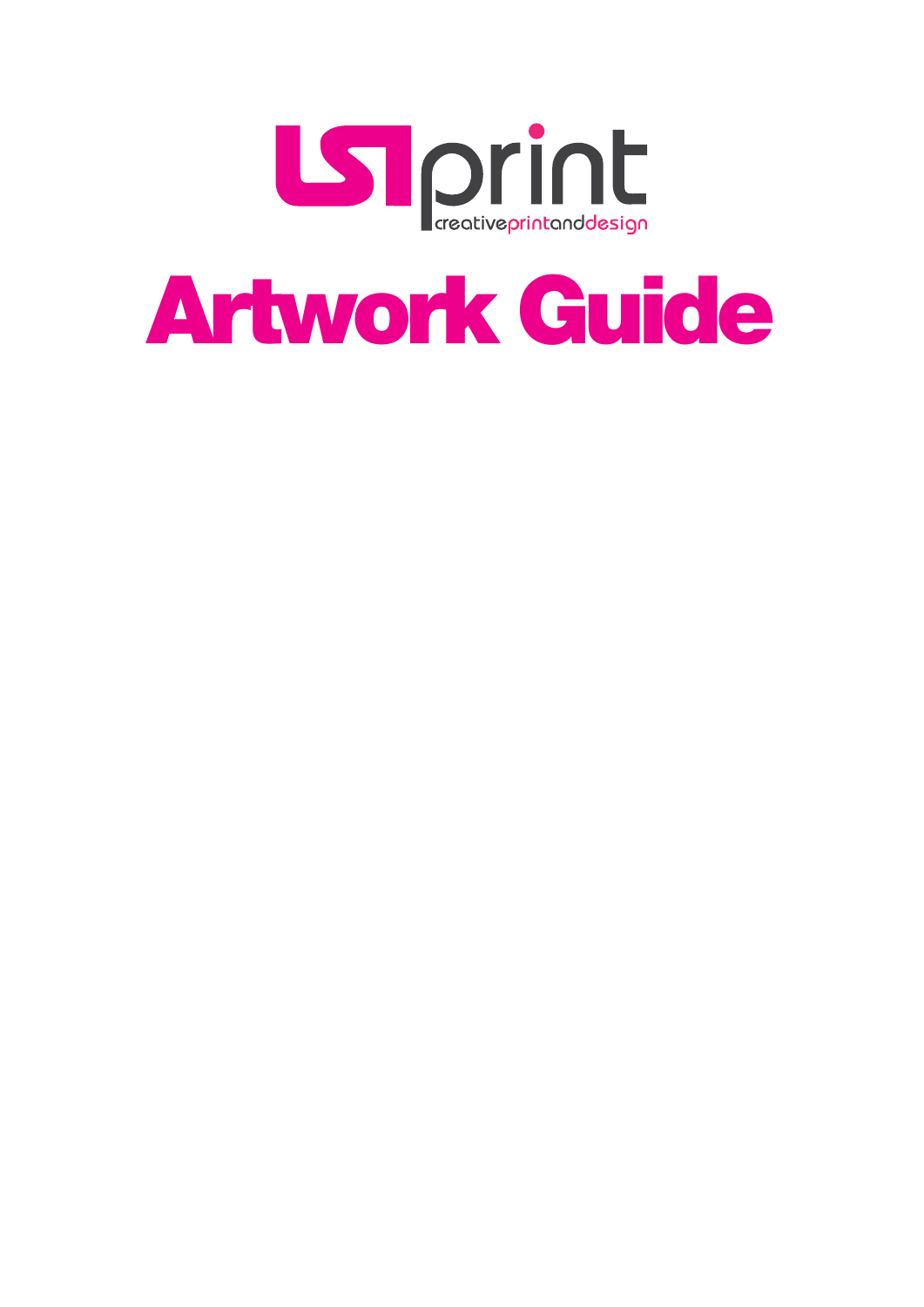## **Contents / Checklist**

### **This guide will cover the key elements you must be aware of**  when creating a file for print.

Please use this as a checklist when designing your job and submitting it for print.

## **the basics**

| <b>SIZE</b>              | page 3 | <b>COLOURS</b>               | page 7 |
|--------------------------|--------|------------------------------|--------|
| <b>TRI-FOLD LEAFLETS</b> | page 4 | <b>SPOT COLOURS</b>          | page 7 |
| <b>BLEED</b>             | page 5 | <b>RGB COLOUR</b>            | page 7 |
| <b>IMAGES</b>            | page 6 | <b>OVERPRINT COLOURS</b>     | page 7 |
| <b>FONTS</b>             |        | <b>BLACK</b>                 | page 7 |
|                          | page 6 | <b>FOUNTAIN FILLS</b>        | page 7 |
| <b>QUIET BORDER</b>      | page 6 | <b>SPOT TO PROCESS</b>       | page 7 |
| <b>COLOUR DENSITY</b>    | page 6 | <b>VECTOR/BITMAP COLOURS</b> | page 7 |

## **booklets**

**THE BASICS page 8**

## **print ready**

**PDF CREATION page 8**

## **getting your files to us**

**When you have placed your order and your files are ready you can:**

**• If under 8mb** e-mail to info@ls1print.co.uk

• If over 8mb please do not e-mail the files, we recommend using a file sending web site such as yousendit.com to send the files to us.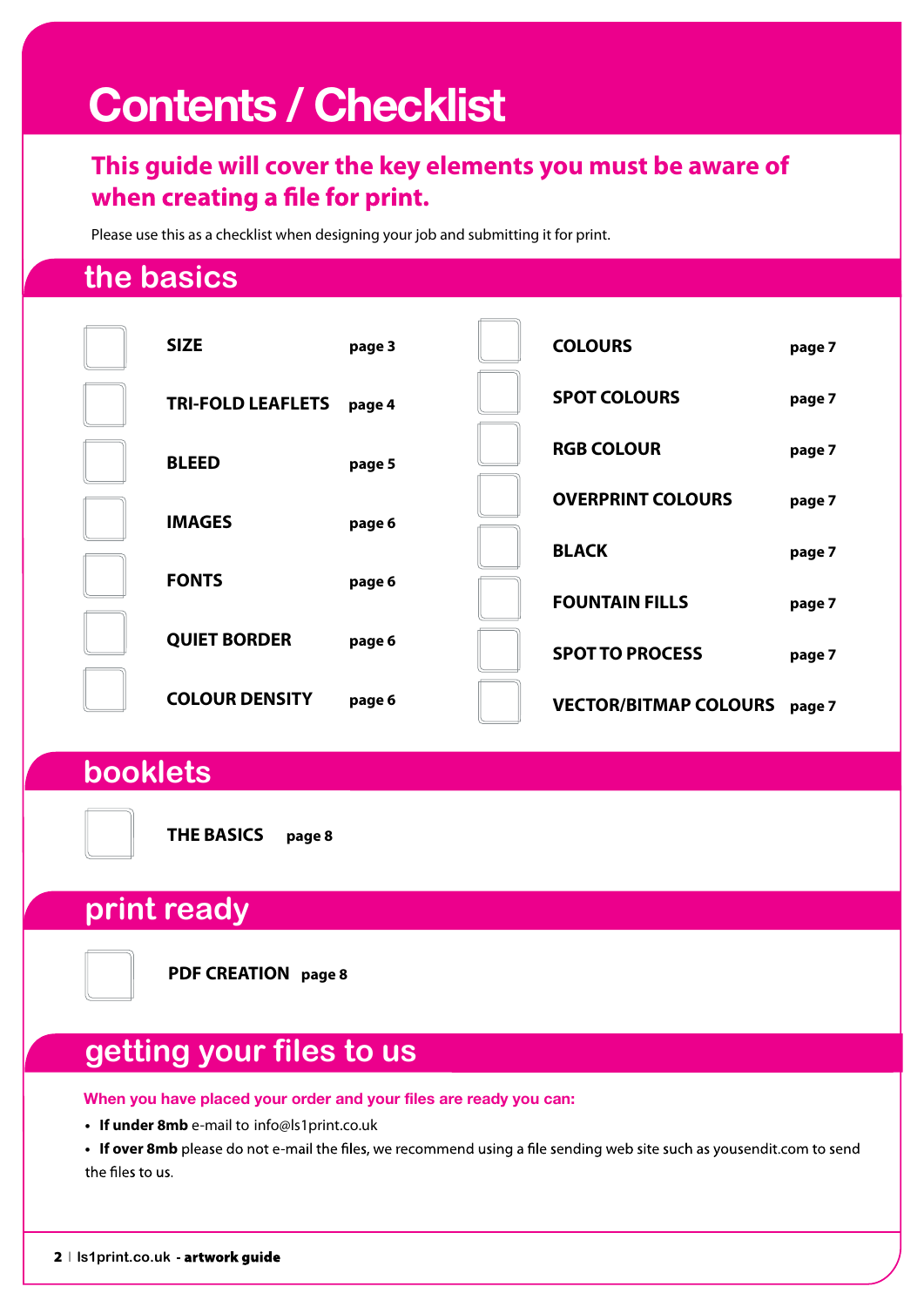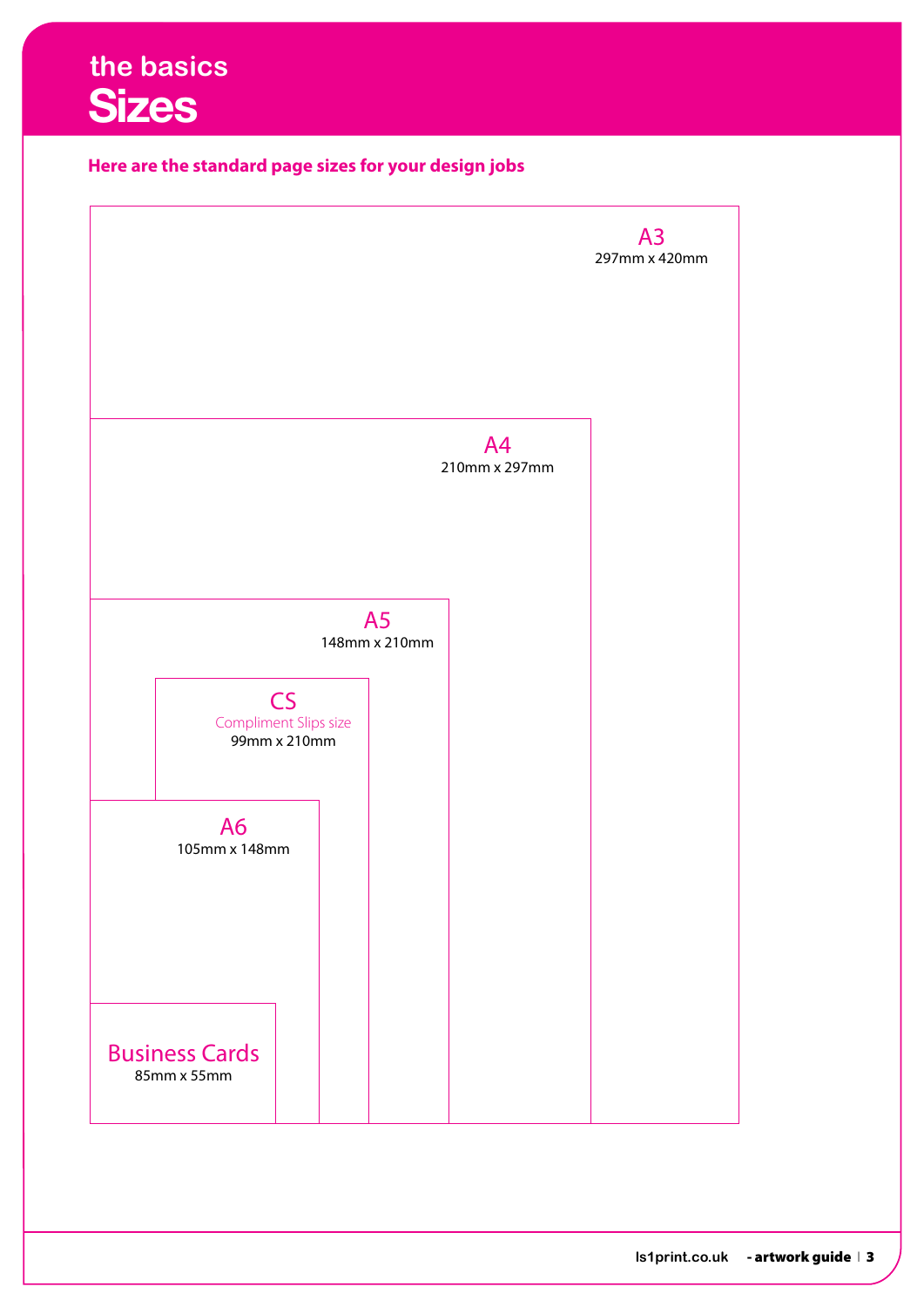## **Tri-Fold Leaflets**

A little more set up time is required when designing a Tri-fold leaflet. **Below is a template showing the basic setup of the panels in your document**

## A4



## A3

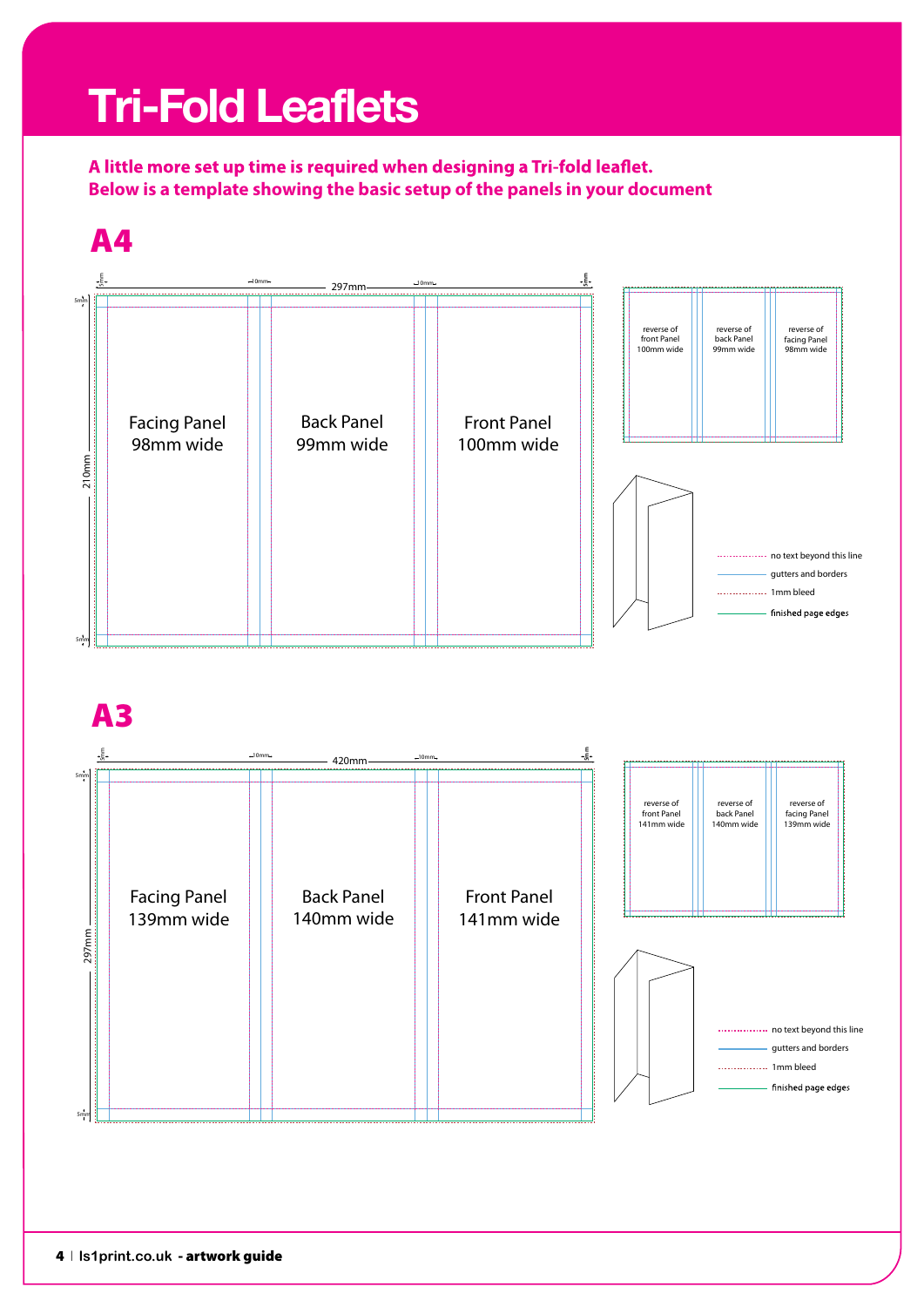## **Bleed**





#### NO BLEED REQUIRED



#### BLEED REQUIRED

**Please ensure all jobs have 3mm bleed if required. To determine if bleed is required please see diagrams on this page.**

Bleed is required when images, colour or text go right to the edge of your page. To create a bleed simply extend your image(s), colour(s) or text 3mm over the edge of the page





### NO BLEED REQUIRED BLEED REQUIRED



NO BLEED REQUIRED BLEED REQUIRED

### **TOP TIP**

For a more professional look, keep a margin/ quiet border of at least 5mm from the trimmed edge of your artwork.

PLEASE NOTE: If making a PDF for print, please make your PDF page size large enough to incorporate the bleed i.e. if your flyer is A5 with bleed, make your PDF page size A4, etc.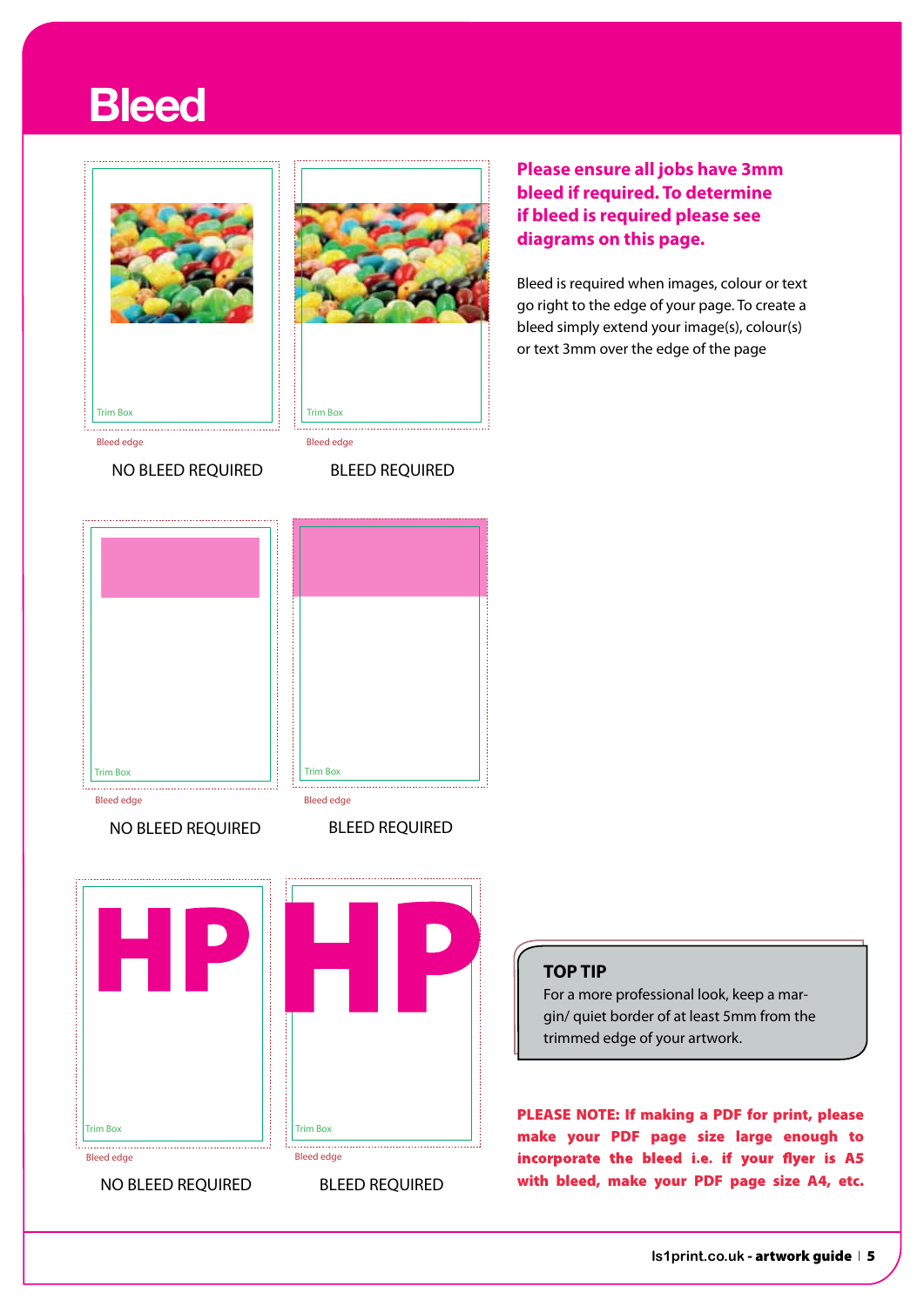## **Images**



Please try to ensure all images in your design file are high-res, the **standard for which is 300dpi (dots per inch). The lower the dpi the worse your image(s) will look when printed, so please bear this in mind when scanning, manipulating or sourcing images for your job.**

**PLEASE NOTE: Images and logos saved from websites are most likely to be between 72-96dpi and are therefore unsuitable for print.**

**We recommend your colour images be CMYK, however any RGB images will be automatically converted to CMYK which may result in a small colour shift (see p7 for details).**

## **Fonts**



#### **Print Ready jobs**

- **PDF** please ensure you embed all fonts when making your PDF.
- **EPS –** please ensure you convert all fonts to outlines when making your EPS.

#### **File Assist jobs**

Please ensure all fonts used in your design file are included with your job, or converted to curves/paths/outlines prior to submission.

## **Margins**



A"Margin or Quiet Border", (i.e. an area where no text or logos should be present), of at least 5mm from the trimmed edge of your artwork should be observed. This will avoid any part of your design appearing too close to the edge of the page and will give your job a more professional appearance.

## **Colour Density**



Please ensure that your total CMYK colour values do not add up to more than 340% as this density of ink may cause set-off and mark the reverse of your job. This would give a maximum colour value of C 85 M 85 Y 85 K 85 or equivalent, although it is recommended that colours should be kept well below this maximum. Please be extra careful if RGB colour has been used, as RGB colours often exceed this maximum once converted to CMYK.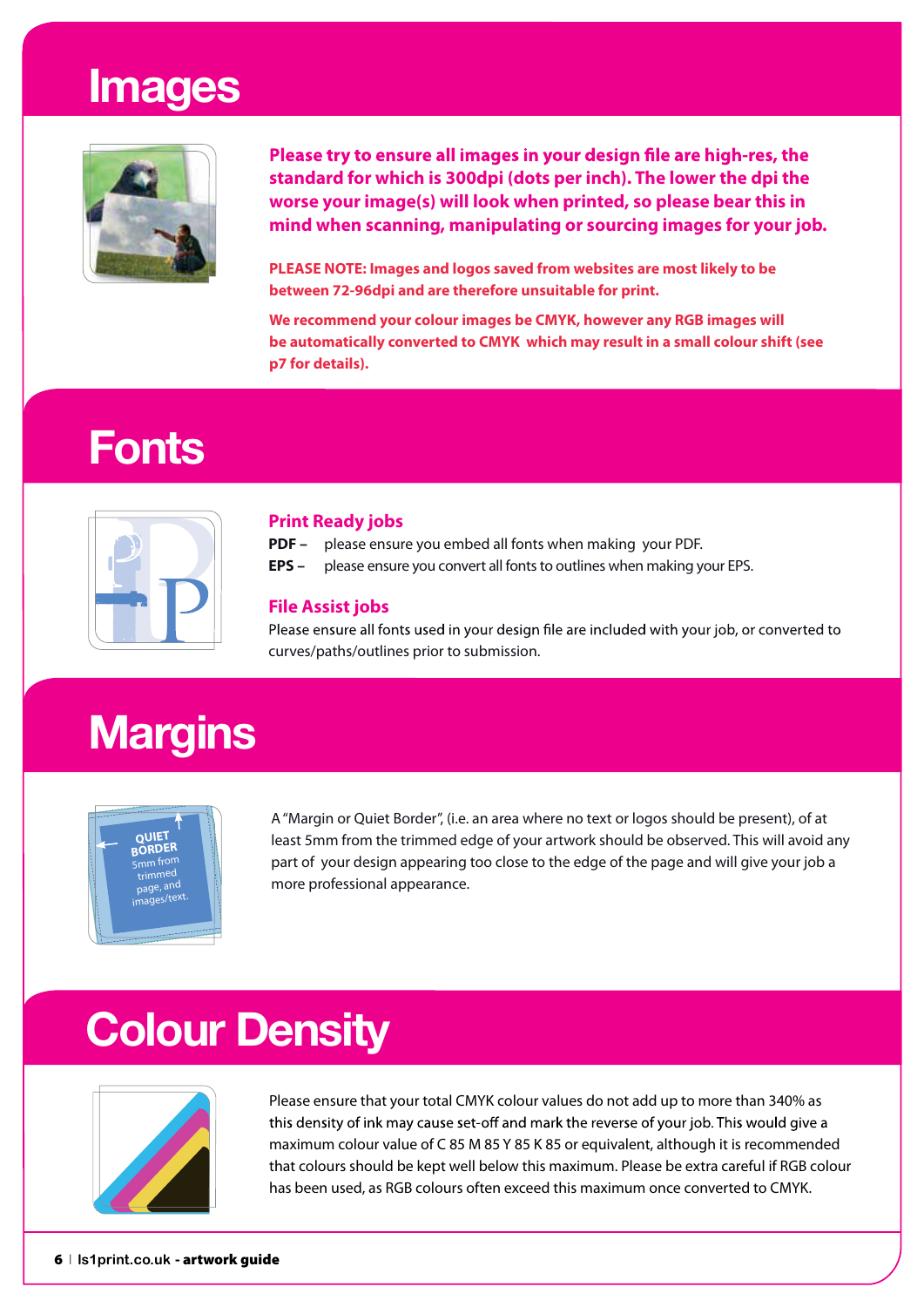## **Colours**

### spot colours



Please ensure all colours in spot colour jobs are assigned Pantone colours (or are 'Black'). CMYK and RGB colour used in spot colour jobs will result in your job being rejected. Our standard print products are not spot colour jobs so please don't use these unless you have been quoted for them. PLEASE NOTE: Do not use fountain fills in spot colour jobs as this will cause your job to be rejected.

### RGB colours



Please do not use RGB colour for fills and outlines in full colour jobs as the resulting colour may **not be as expected once converted to CMYK for print.**

### Overprint colours



Please note that if you accidentally set a fill or line to overprint, the final printed job will NOT look as it does in your design file, since all inks are transparent.

*(Top Tip: Once you have created your PDF for printing (see page 8) view it In Acrobat Professional and go to the drop down menu Advanced/Print Production and activate Overprint Preview. In this view you will be able to see if you have inadvertantly left any Overprints on your job)*

### black



Please ensure all black text and fills have the colour value C0 M0 Y0 K100. Try to keep text below 12pt in black whenever possible, as small coloured text may not look as sharp once printed. Large solid areas of black can be 'beefed up' with the addition of 60% Cyan (C60 M0 Y0 K100) resulting in a deeper looking black known as'rich black'.

## fountain fills & transparencies



Please do not use fountain fills in spot colour jobs as this will cause your job to be rejected. Fountain fills in full colour jobs are fine.

PLEASE NOTE: If you have a spot colour job containing a fountain fill please supply us the native design file as File Assist and we will convert the fountain fills to a printable format.

Please do not use transparencies in Microsoft Word or Publisher as this will result in your job being rejected. Please flatten any transparencies in Adobe Illustrator prior to submitting your file.

### spot to process colour conversion



When Pantone colours are converted to CMYK for full colour printing a change in colour is inevitable, it is impossible to exactly replicate spot colours using CMYK inks.

Similarly, with RGB images, when they are converted to CMYK, there is a colour shift.

Please allow for this colour shift when designing your job.

### vector/bitmap colours



Please note that areas of colour which have vector fills will appear different to areas of colour which have **once printed** even when the colour values are identical. This means that a 'join' will be visible where vector colour meets bitmap colour. This will be more pronounced if RGB colour has been used after the conversion to CMYK has taken place. **The solution is to extend your bitmap colour out in a bitmap package (such as Photoshop) avoiding the joining of vector and bitmap colour completely.**